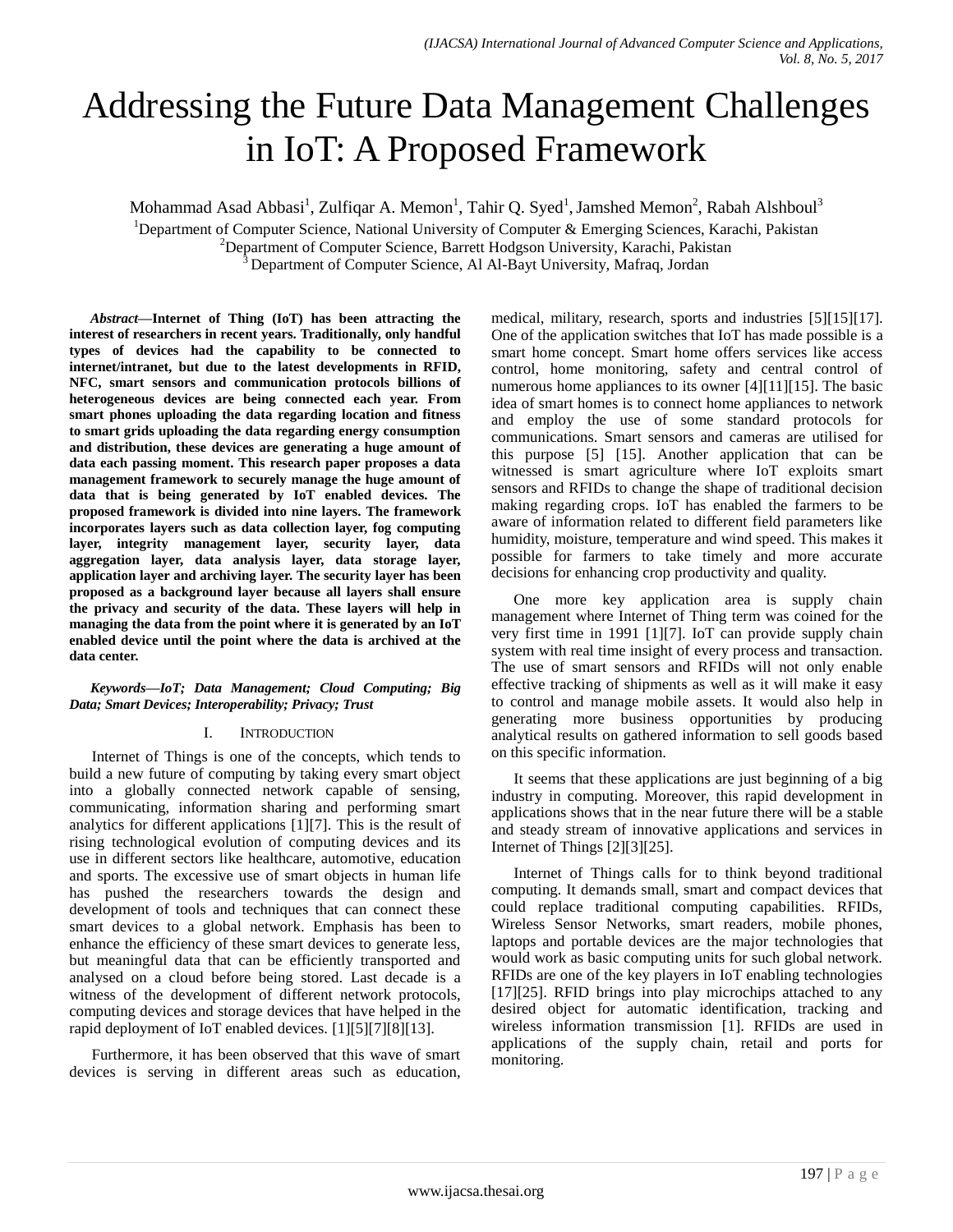| <b>IoT</b>                                                        | <b>Computational</b><br><b>Power</b> | <b>Communication</b><br>Range | Data rate               | <b>Storage</b><br>capacity | <b>Communication</b>                              | <b>Battery Life</b>      | <b>Data</b><br><b>Security</b> |
|-------------------------------------------------------------------|--------------------------------------|-------------------------------|-------------------------|----------------------------|---------------------------------------------------|--------------------------|--------------------------------|
| <b>Ethernet:</b><br><b>LAN IEEE 802.3</b><br>-cross over cable    | 100 baseT1                           | 100 meters                    | 100<br>Mbits/s          | N/A                        | <b>LAN/WAN</b>                                    | N/A                      | High                           |
| Laptops:<br>-Dell Inspiration i7559<br>-Lenovo G70 core i7        | 2.6GHz<br>300000 D<br>MIPS@3.0GHz    | 150 <sub>m</sub>              | 300000 D<br><b>MIPS</b> | 8GB<br>8.1 64 bits         | Wifi<br>Bluetooth                                 | $4 - 8$<br>$-4-9$ hrs    | High                           |
| <b>Wearables:</b><br>-Samsung Gear s3                             | 1Ghz                                 | 100 <sub>m</sub>              | 30 to 45<br>mbps        | 4GB                        | <b>4G LTE</b>                                     | 380 mAh<br>Li-ion        | Average                        |
| <b>Smartphones:</b><br>-Infinite Note 3 pro<br>-samsung galaxy J2 | $1.3$ Ghz<br>$1.3$ Ghz               | 130 <sub>m</sub>              | upto 50<br>mbps         | 16GB<br>1 <sub>GB</sub>    | 4G<br>LTE, bluetooth, wifi<br>3G, bluetooth, wifi | 4500 mAh<br>$2000$ mAh   | Average                        |
| <b>Cameras:</b><br>-Sony DSLR-A900<br>-Canon EOS 6D               | 5.0 fps<br>4.5 fps                   | 1.524m/s<br>1.3716m/s         | 4 to 640<br>kbps        | External                   | wired<br>built in wifi,gps                        | 880 shots                | Low                            |
| <b>RFIDs:</b><br>-NFC card<br>-Tags                               | 13.56 MHz                            | 15m                           | 106 to 424<br>kbit/s    | Upto 8 kb                  | Wireless                                          | N/A                      | Low                            |
| WSN:<br>-open wireless sensor                                     | 90 mips                              | upto 750 fet                  | upto250<br>kbps         | Application<br>dependent   | Wireless<br>Wifi                                  | Application<br>dependent | Low                            |
| Zigbee:<br><b>Home automation</b>                                 | z-wave<br>90mips                     | upto 750 feet                 | upto250<br>kbps         | Application<br>dependent   | Wireless<br><b>IEEE 802.15</b>                    | Application<br>dependent | Low                            |

#### TABLE I. COMPARISON OF IOTS

Moreover, Wireless Sensor Network has turned out to be another pivot enabler for IoT. WSN uses small and intelligent computing nodes for creating a network for sensing and transmitting information from a given application field to end user's destination [25][45][51][52]. In order to monitor and accomplish real-time data, thousands of nodes are deployed for a specific set of applications. WSNs offer solutions to a wide range of applications such as industrial power control, environmental monitoring, medical Instrumentation and homeland security. Together with RFIDs, WSN is expected to get hold of highest share in key enabling technologies of IoT.

Another widely used class of technology in IoT vision 2020 is wearable computing devices that would take the personal computing to new directions. It is expected that in everyday use, wearable computing devices will frequently be used in the areas of health, education, reservation, sports, entertainment, management and controlling of resources.

Use of these devices in healthcare applications where these devices are utilised to monitor blood pressure, heart rate, and predict different diseases by using computer vision and artificial intelligence [28][29][47]. In connection with all these above discussed IoT technologies, Table 1 shows a comparison of different types of IoT devices based on their attributes such as computational power, communication range, data rate, storage, battery life and data security. The table also demonstrates that IoT devices hold the highest degree of heterogeneity and this heterogeneity is not only in device hardware, but also in their data rates, types of data generated and communication capabilities. Although, there are numerous questions that visionaries and researchers have to work out for making such applications more efficient and reliable.

Today, all these technologies work very efficiently for a specific set of applications, but they neither collaborate, nor share resources for distributed problem solving. However, in the sense of enabling technologies, there are multiple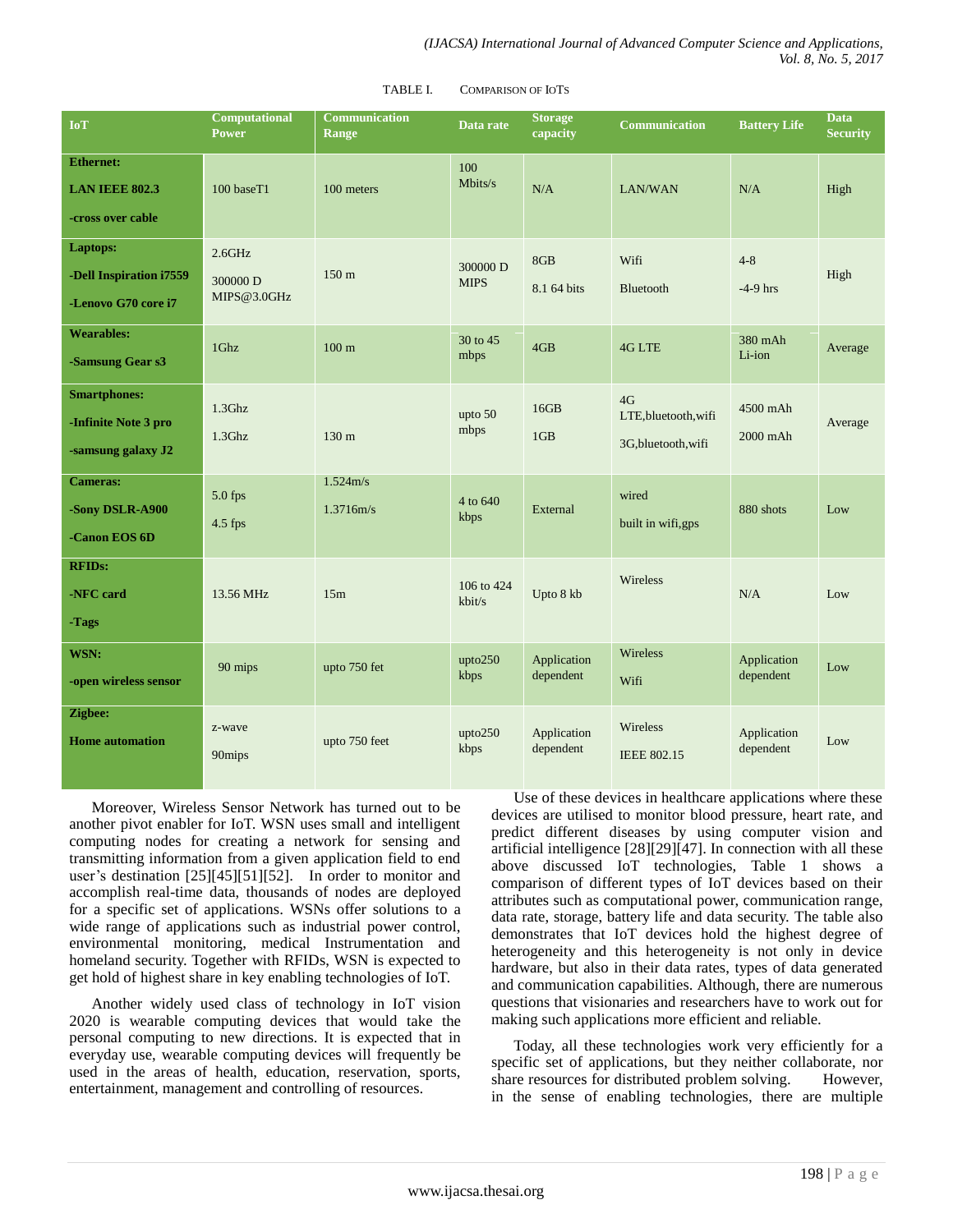challenging areas such as device identification, interaction mechanism, standardization issues and inter devices collaboration for these heterogeneous devices [3][11][17][21][36][52].

The vision of Internet of Things seems to let small devices generate consistent data. This data will then help the decision makers to take a decision based on the enormous amount of data collected from different heterogeneous devices over a period of time [2][43]. Nevertheless, this also means IoT enabled devices will be producing data at a very high rate, which would need a huge amount of storage space. Other than the data there are multiple other challenges posed by these devices. IoT devices pose highest levels of heterogeneity problems with respect to device nature, manufacturers, communication standards, and deployed application. Second, the data generated is of multiple types and semantically different contexts. Processing and managing such data of different contexts in order to solve a set of problems for IoT applications is another leading challenge. Third, devices in the internet of things will be utilizing multiple encoding decoding mechanisms. Therefore, it will be challenging task for data management process to handle this change in encoding decoding methods. Fourth, archiving such huge amount of data for future use of IoT applications is also a foremost challenge to address primarily.

The heterogeneous nature of IoT devices sets various added challenges for data management, such as data abstraction, classification, compression, access control, archiving, interoperability, privacy and protection [10][45][54]. The ensuing need is for mature data acquisition and processing systems. Further, we need efficient data management frameworks for semantic-based data extraction from IoT devices and processing them accordingly. It is also important to note that no mature data management solutions to address above mentioned IoT centric challenges exist today. Even though, data management techniques for individual computing paradigms are performing well. But, we need to integrate them to formulate solutions for the data management requirements of Internet of Things network [8][12][14][20]. The rest of the paper is organised as follows:

Section II explores key challenges in IoTs. Section III discusses related work. Section IV presents proposed data management framework, while Section V articulates the conclusions.

# II. KEY CHALLENGES

Rapid growth in IoT applications also gives birth to issues and challenges that still need to be addressed. A lot of work has already been done in this regard, but still needs sufficient research to mitigate challenges faced. In this connection, following are the key challenges confronted in IoT data management [3][4][5][11][21][36].

Figure 1 shows a diagrammatical representation of identified challenges. The figure gives a brief overview of the services provided by IoT and the data management related issues present. The outer layer represents different IoT services such as smart home, healthcare, industrial automation and city traffic management. On the other hand, inner layer

represents current challenges identified in IoT services. These challenges mainly involve data integrity, data heterogeneity, knowledge management and data analysis tools. The detail of the challenges is given as follows:



Fig. 1. IoT Services and Data Management Challenges

- *A. Standardization:* Industrial IoT applications still lack the global standards that IoT enabled devices needs to follow. These standards are very crucial and will play a fundamental role for interoperability and scalability of IoT on a global scale [5][7][11][13]. Researchers, practitioners and organizations are still working to set standards for IoT. Key organizations working for setting standards include IEEE, ANSI, European Committee for Electro-Technical Standardization, and China Electronics Standardization Institute. After setting globally recognised standards industries can implement industrial applications reliably and successfully [7]. Moreover, these standards will also make it easy to convince industrialists to use IoT enabled technologies. However, this is not an easy task to standardise billions of heterogeneous devices being manufactured in different parts of the world. These IoT enabled devices shall use standard protocols and encryption techniques in order to make interoperability possible.
- *B. Data storage and management:* One of the major research concerns for the next few years could be how to store data produced by objects more than the human population. In order to cater to this challenge in IoT applications, we need to employ mechanisms and frameworks to gather, store and manage data generated in IoT processes. In addition to this, we need analysis tools which may help analyse the produced data for better industrial decisions and enhancing the performance and production of different applications [6][16][35].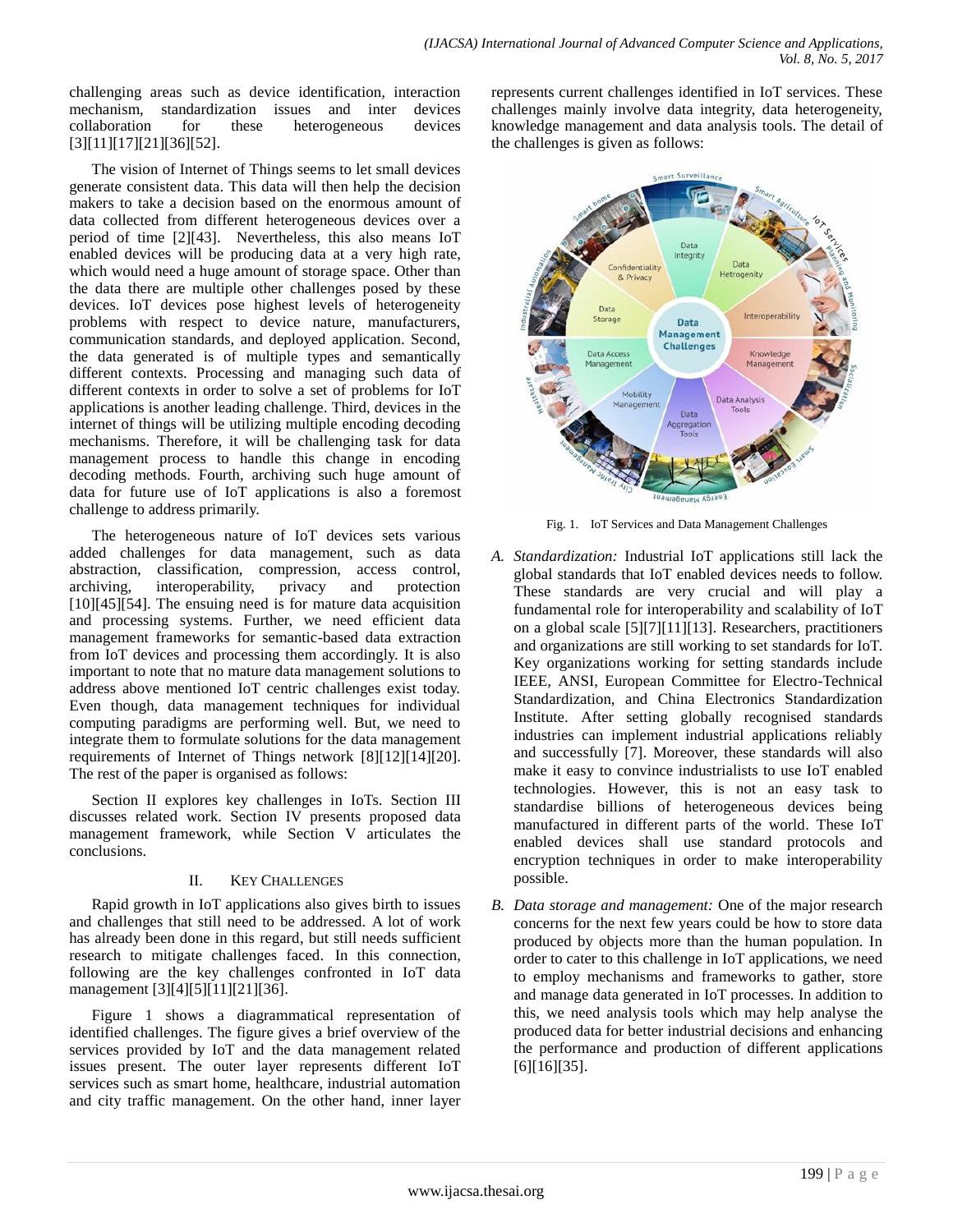- *C. Confidentiality and privacy:* As IoT works on sensing, tracking and connecting everyday life objects used by humans, this adds more concerns regarding privacy and information leakage [3][4][8][10][21][22]. This also produces a large amount of personal user information and hence creates the need for providing confidentiality and privacy. This requires following secure mechanisms for data collection and data access. Mechanisms should also employ that when and at what extent of data should be collected.
- *D. Integrity:* One of the significant issues in any data centric environment is data integrity [26][27][29][30]. Sensing devices must gather and share only data essential to perform a required operation and assure that data is not kept or shared indefinitely. Data collection and sharing mechanisms must employ scale of integrity meaningfully with some standard procedures and rules. Data integrity is an important factor in almost any data and computation related context with the proliferation.
- *E. Energy constraints:* For smooth and nonstop IoT operations, devices will need an uninterrupted power supply. These devices are not rich enough in terms of memory, processing power and energy. So, these energy constrained devices must be deployed with light weight mechanisms for device discovery, communication and invocation [39][40][41].
- *F. Device mobility and heterogeneity:* Mobility of smart devices is one of the key factors in the rise of IoT. But managing this tremendous amount of mobile devices becomes an imperative challenge as well [42][43][45][46]. Internet of Things employs the use of these devices with a higher rate of mobility and heterogeneity, so it must utilise systems that support these device attributes.
- *G. Device security and backup:* Mobile devices of IoT infrastructure must be secured against attacks because these nodes may be easiest victims of the attack and can effortlessly provide a gateway to an adversary to get into the system for malicious activity. This provides an attacker with the facility to disrupt whole IoT operations considerably [51][52].
- *H. Availability:* Availability of IoT services must be ensured due to their critical application nature. Unavailability of these services will not only decrease overall performance, but it can also provide the attackers with the facility to launch different types of attacks against critical applications such as smart city, smart home and smart industries [27].
- *I. Internal adversaries:* The significance of internal IoT adversary attack is superior to the external attacker because the internal adversary is part of IoT services and has good knowledge of different IoT components. It is

relatively easy for an internal adversary to compromise some system parts or physically damage devices to disrupt services and in the long run, this can threaten the whole operation. Independent multi-layer security mechanisms should be utilised so that if the adversary is able to compromise some part of the infrastructure, then it should not affect the rest of the security methods.

In contrast with all disscussed challenges, Figure 2 presents the different IoT data management challenges, which are represented horizontally whereas; vertical lines represents the number of data management models found in the literature. While going through the literature it was observed that there was less research on most of the data management challenges such as data aggregation, data analysis and data storage. On the other hand, there was even less research on areas such as data privacy, knowledge creation, context management and data heterogeneity. Figure 2 shows this relation of data management models and their work towards different challenges.



Fig. 2. Current Contribution Towards Identified IoT Data Management Challenges

# III. RELATED WORK

The core reason for the huge amount of data generated by Internet of Things enabled devices is the increasing number of internet-enabled devices used for different purposes by individuals, businesses and governments. These devices are used for the purpose of data analysis, information management, knowledge creation and knowledge management. This helps in effective policy and decision-making. Consequently, this large amount of data engendered by the IoT devices requires more and more computational power to process. Further, data generated by IoT devices in different application domains are time critical. Therefore, processing such data in a timely manner is very demanding on Internet of Things, But at the same time, considering device capabilities and context is also equally important for Complex Event Processing (CEP). In this section, we briefly discuss the most important research outcomes for IoT data management as follow: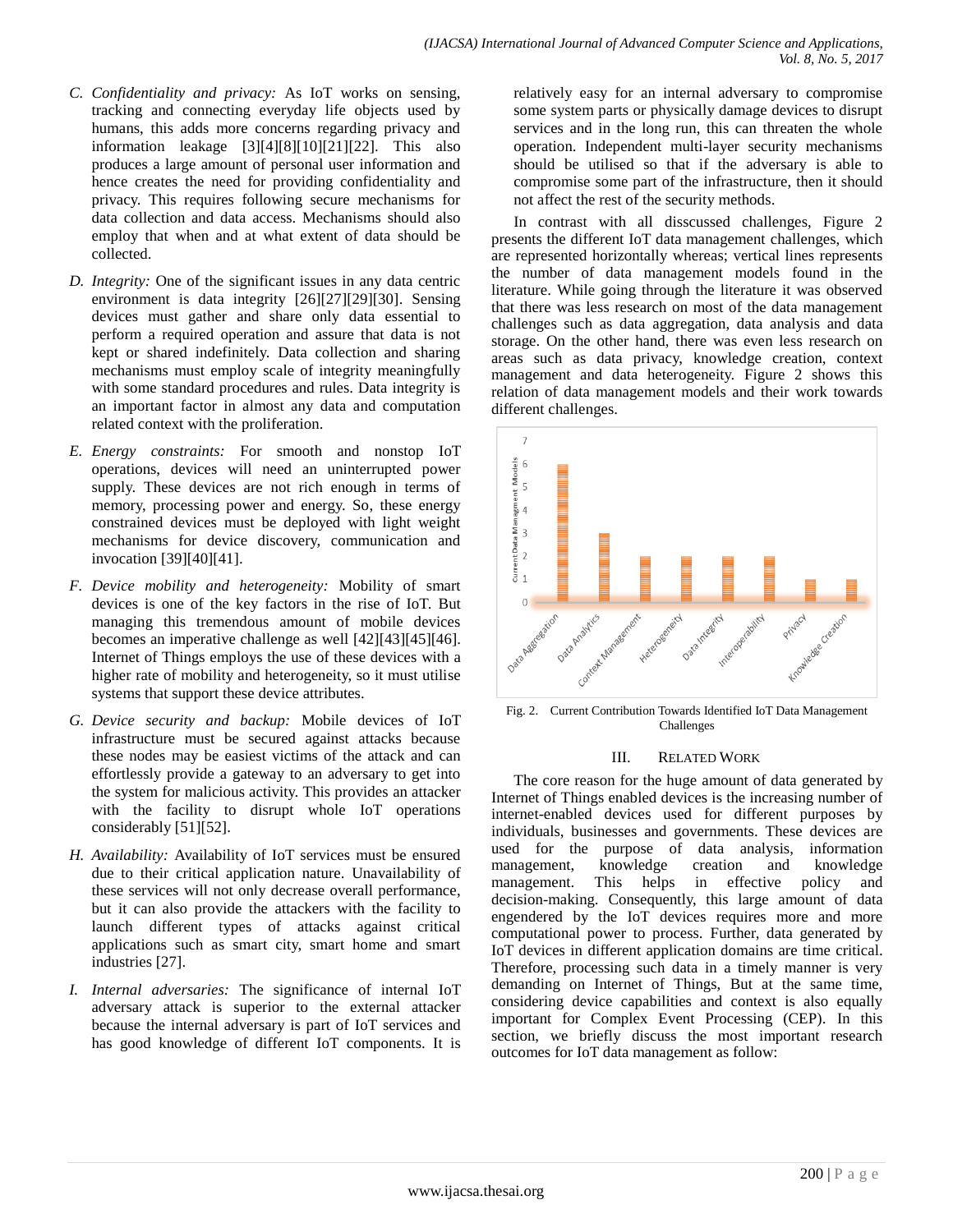| Framework/<br>Model                                                                 | Data<br>Aggregation       | <b>Data</b><br>Analytics  | Context<br>Management     | Heterogeneity             | Data<br>Integrity         | Interoperability          | Privacy                   | Knowledge<br>Creation     |
|-------------------------------------------------------------------------------------|---------------------------|---------------------------|---------------------------|---------------------------|---------------------------|---------------------------|---------------------------|---------------------------|
| <b>COIB-Framewor</b><br>k [2]                                                       | $\checkmark$              | $\checkmark$              | $\mathbf x$               | $\boldsymbol{\mathsf{x}}$ | $\mathbf x$               | $\mathbf x$               | $\boldsymbol{\mathsf{x}}$ | $\checkmark$              |
| Service-oriented<br>data<br>management<br>framework [6]                             | $\checkmark$              | $\pmb{\times}$            | $\boldsymbol{\mathsf{x}}$ | $\checkmark$              | $\pmb{\times}$            | $\sqrt{}$                 | $\boldsymbol{\mathsf{x}}$ | $\boldsymbol{\mathsf{x}}$ |
| A Policy-Based<br>Coordination<br>Architecture<br>$[19]$                            | $\boldsymbol{\mathsf{x}}$ | $\mathbf x$               | $\checkmark$              | $\overline{\mathbf{x}}$   | $\boldsymbol{\mathsf{x}}$ | $\checkmark$              | $\mathbf x$               | $\boldsymbol{\mathsf{x}}$ |
| A Data-Centric<br>Framework [20]                                                    | $\checkmark$              | $\mathbf x$               | $\checkmark$              | $\checkmark$              | $\boldsymbol{\mathsf{x}}$ | $\boldsymbol{\mathsf{x}}$ | $\boldsymbol{\mathsf{x}}$ | $\boldsymbol{\mathsf{x}}$ |
| A Large-Scale<br>Object-Based<br>Active<br>Storage [33]                             | $\checkmark$              | $\checkmark$              | $\mathbf x$               | $\boldsymbol{\mathsf{x}}$ | $\checkmark$              | $\boldsymbol{\mathsf{x}}$ | $\boldsymbol{\mathsf{x}}$ | $\pmb{\times}$            |
| An Intelligent<br><b>Storage</b><br>Management<br>System [34]                       | $\checkmark$              | $\checkmark$              | $\boldsymbol{\mathsf{x}}$ | $\boldsymbol{\mathsf{x}}$ | $\boldsymbol{\mathsf{x}}$ | $\boldsymbol{\mathsf{x}}$ | $\boldsymbol{\mathsf{x}}$ | $\boldsymbol{\mathsf{x}}$ |
| An architecture<br>based on<br>Internet of<br>Things to<br>support<br>mobility [43] | $\checkmark$              | $\boldsymbol{\mathsf{x}}$ | $\boldsymbol{\mathsf{x}}$ | $\boldsymbol{\mathsf{x}}$ | $\checkmark$              | $\boldsymbol{\mathsf{x}}$ |                           | $\boldsymbol{\mathsf{x}}$ |

TABLE II. COMPARISON OF CURRENT IOT DATA MANAGEMENT FRAMEWORKS

Farzad et al. in [20], propose a framework to develop and deploy IoT applications in the cloud. The designed framework benefits from the current modules of Aneka and additionally pays attention towards novel features needed for IoT applications. For communication between data sources and Aneka platform, a lightweight protocol MQTT is utilised. The proposed framework has three major elements, i.e. application manager, cloud manager and data source manager. The application manager is partitioned into components like, Application Composer, Application Monitor, Scheduler and Load Balancer. These components provide the user with application side functionalities such as creation, scheduling and monitoring of applications.

Further, cloud manager handles aspects related to cloud storage. This component performs duties like allocating cloud resources, scaling resource as per need and monitoring the distributed resources to monitor resources and overall performance. Moreover, the data source manager is bridging component between framework and data sources. In order to deal structured and unstructured data, the framework uses structured and unstructured data source manager separately. The components of data source manager are able to filter specific data sent from sources to be delivered to end user's application. For network delay reduction, these data source managers must be utilised in close proximity to the data resources. The authors also deployed a test bed with five virtual machines on Amazon AWS for performance assessment of the proposed framework.

Internet of things is an infrastructure, which will be fed by numerous heterogeneous devices in the form of data. This data needs to be in a format compatible with the storage system. However, data generated by IoT enabled devices has redundancy, anomalies and different level of abstractions. Consequently, the data generated is structured, semi-structured and unstructured. As a solution to these problems, Mishra et al. in [02] propose Cognitive Oriented IoT Big-data Framework (COIB-framework).

The proposed framework encompasses different components such as physical devices, logical IoT segments, IoT big data aggregators, IoT big data classifiers, HBase storage, IoT big data analysis and cognitive decisions. Initially, raw data is produced from physical devices which act as a data source for the whole operation. Because data at this stage is redundant, inconsistent and anomalised, therefore IoT big data aggregators are utilised to perform data fusion on this data. This step removes inconsistencies and anomalies from data to produce standard data semantics. Then, IoT big data classifiers generate clusters from this data based on their different attributes. Afterwards, classified data is stored by using HBase storage system. Now, the data can be analysed by employing cognitive and computational intelligence (CI) tools. This stage is called IoT big data analysis. As a result of the whole process, effective decisions and plans are formulated for different application sets. Authors [02] have also mentioned the use of data centres for large scale application implementation of their model where data centres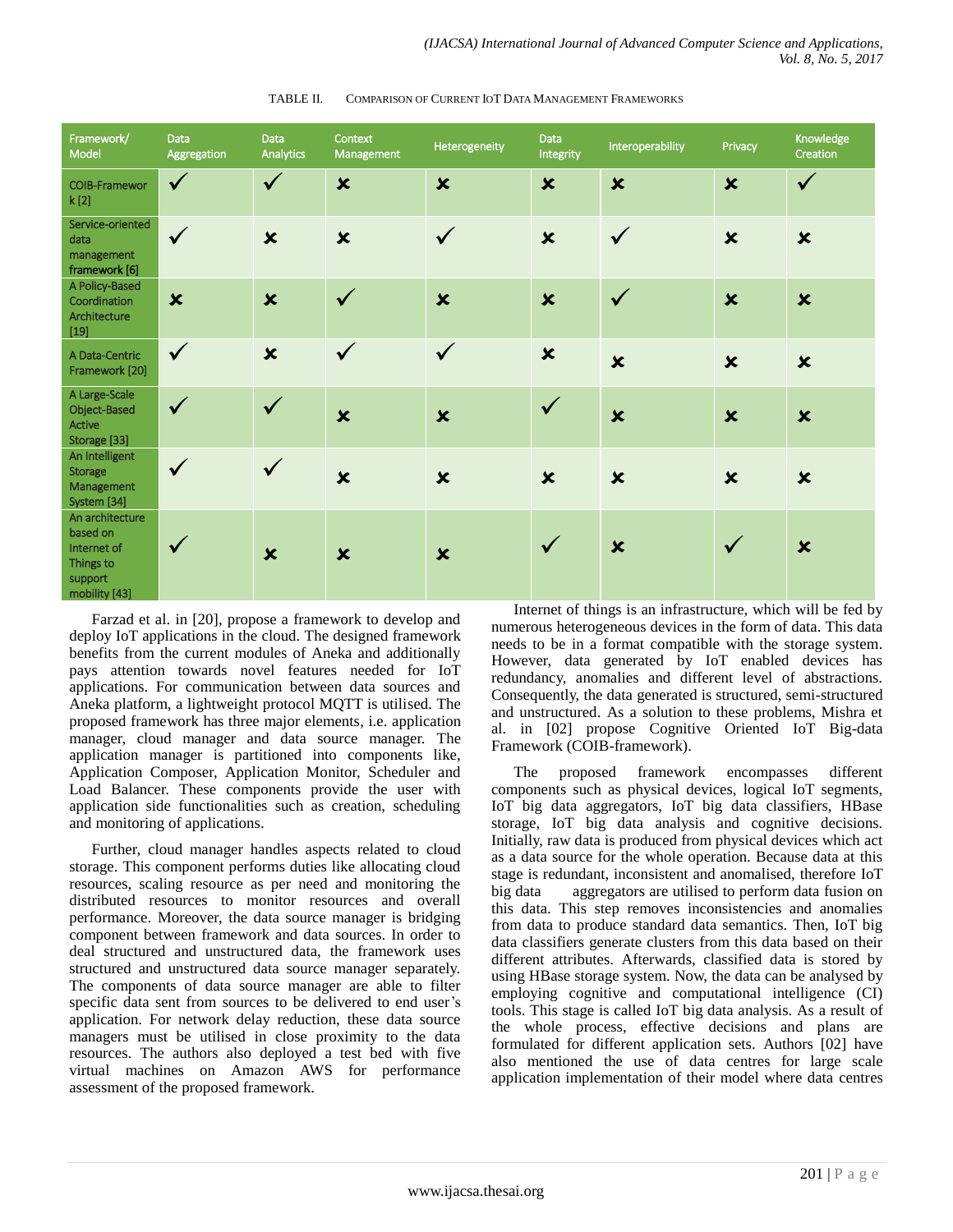will perform operations of aggregation, classification and storage operations on collected raw data.

In order to meet increasing needs of the urban population, the idea of IoT is very swiftly shifting the paradigms of urban human life. This requires making cities smart enough to enable all the operations such as education, traffic, energy management and health care can be smartly managed. This will result in having easy and timely access to real time information. This information will help in taking critical decisions necessary to provide better services to people. Gubbi et al. in [18] proposed a noise mapping architecture for both fixed (Wireless Sensor Network) and mobile infrastructures (smart phones, vehicles with smart devices/sensors and other handheld devices) in smart cities. The proposed architecture consists of the three tiers i.e. bottom tiers (consisting of sensor nodes mounted on street lights, buildings, traffic signals, etc.), middle tier (made up of relay nodes capable of collecting, buffering and transmitting information received from bottom tiers towards next tier) and top tier (acting as a gateway for sending information received from the middle tier to the cloud). Authors have utilised low-density data mode and high-density modes as the two modes for network architecture. Furthermore, cloud-computing platforms such as Microsoft Azure and Manjrasoft Aneka are utilised for interaction and real time analytics on data from IoT enabled devices. Data collected from fixed or mobile infrastructure is stored on cloud storage along with timestamps for received data. The paper also presents a noise mapping case study for the progression of city services.

To solve problems such as latency, remote policy updates, mobility and global system view, Jorge in [19] proposed a Distributed Complex Event Processing (CEP) architecture to process data from different devices bearing in mind the type and location of the sending device. To solve latency problem, data should be processed near the device or in the device. To serve this purpose, the authors defined the rules and the coordination policies, which employ that where and at what time the data is to be analysed. The proposed architecture is named as GiTo. In this architecture to make timely decisions, device attributes (such as location, battery life and location) are also well thought-out and Distributed CEP engine keeps an eye on policies and critical events observed on devices.

GiTo engine architecture has eight major components. These architectural components are Context Manager (responsible for maintaining device current context), CEP Engine, Connection Manager (manages connections between devices), Handover Manager (For keeping network connection state and active communication), Registry Manager (preserves cluster information for device), Database Manager (for exploiting system knowledge base) and HAL (for resolving platform compatibility issues in devices).

Roman et al. in [21], are more focused towards activities of data association, inference and knowledge discovery process in IoT big data management. Authors also provide précised future directions for IoT knowledge discovery.

In one more work, a cognitive IoT framework has been presented to enhance the capabilities of semantic derivations from collected data, knowledge management, discovery, and decision making process [22].

In connection with the existing works done in IoT data management area, Table 2 illustrates current IoT data management frameworks along with their contribution towards different challenges present in IoT. Further, the table also shows which challenges still need more considerable attention. It is also clear that no current data management framework reflects a conceptual solution to all the identified challenges unaccompanied.

### IV. PROPOSED DATA MANAGEMENT FRAMEWORK

In this section, our proposed data management framework has been discussed. Data management activity is divided into multiple stages. Breaking down the data management activity into different layers leads to easiness, completeness and scalable functionality. The proposed framework contributes with wider context towards collection, management and analysis requirements of the internet of things. The proposed framework is organised into nine layers. The framework incorporates layers such as data collection layer, fog computing layer, integrity management layer, security layer, data aggregation layer, data analysis layer, data storage layer, application layer and archiving layer. Every layer of framework stack contributes for next layer of data management process. Proposed framework layers are explained in the followings section (Figure 3):

*1) Data Collection Layer: the* First layer in proposed framework is data collection layer. This layer works as a pass-through layer that gathers data coming from different sources and directs it to upper layers for processing [7][15][18]. Data collection layer primarily deals with numerous heterogeneous devices which are used to sense and generated data in different environments. Major devices involved in this layer can be sensors, smart devices, RFIDs, wearables, barcode readers and surveillance devices. These devices act as distinct data feeds for data collection layer. Further, this collected data can be in different forms and formats. Depending on the application nature, data collection can be centralised or distributed. This layer carries data for next layer up i.e. Fog computing layer.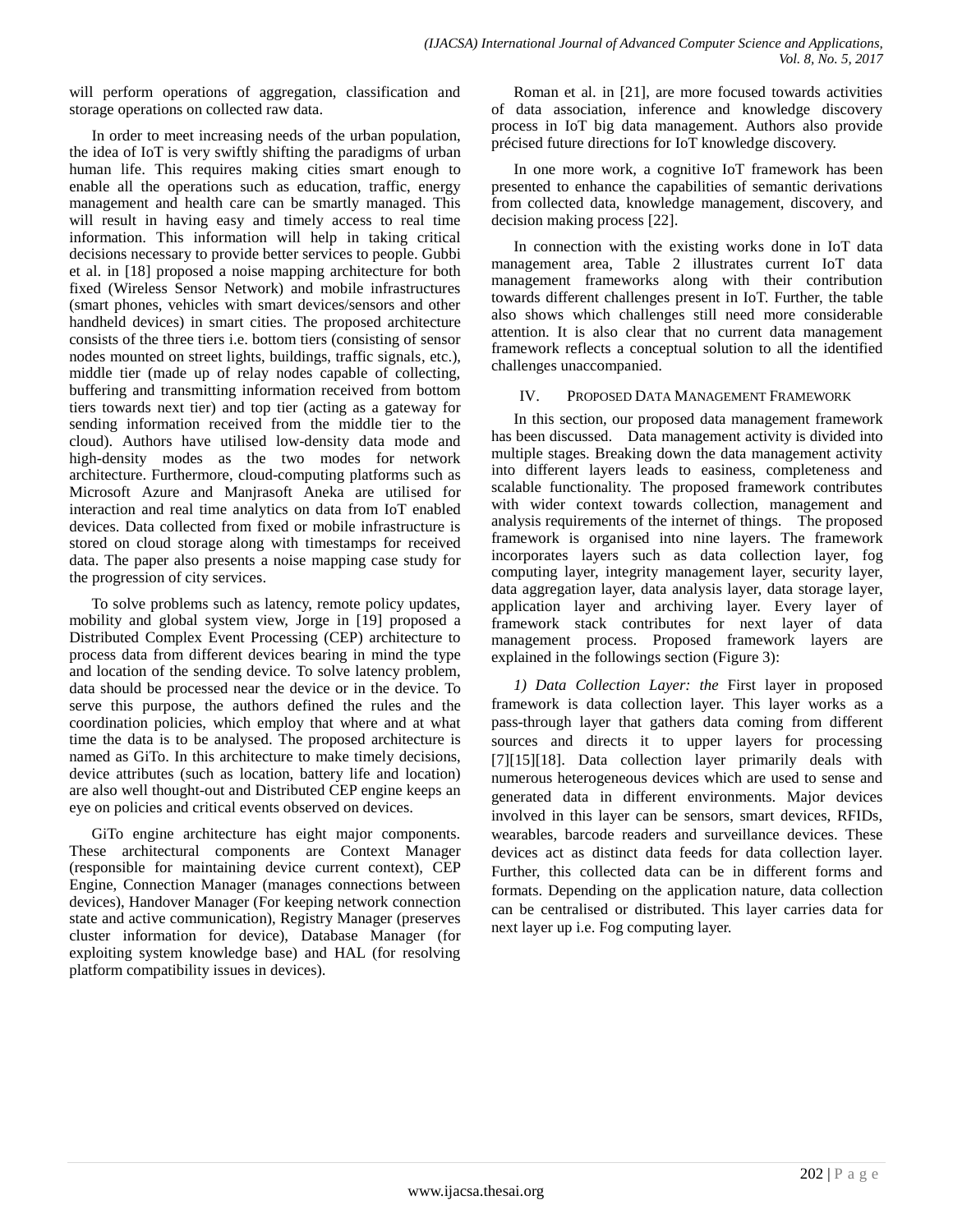

Fig. 3. Data Management Framework

*2) Fog Computing Layer:* Futuristic and time critical applications essentially demand the analysis of data be performed nearby its point of generation rather sending the data to cloud every time for analysis and decision making [55, 56, 57, 58]. Consequently, this calls for shifting data management functionalities closer to data generating devices. By keeping this need of data management in mind, the fog-computing layer has been anticipated in the proposed model. This layer provides devices with facilities to process, analyse and partially store data on / nearby edge nodes. In our proposed model, fog computing layer is mainly associated with data collection, data aggregation and data storage layer. However, in order to accommodate data management functionalities at edge nodes, devices must have upright and dominant computational power, memory, battery life and all other required resources. Moreover, only time critical data is aggregated and analysed on devices otherwise it is sent to the cloud for the long-term analysis and storage.

*3) Integrity Management Layer:* This layer is responsible for the integrity of whole data management process [27]. Major components of this layer are raw data storage and mobility manger.

Moreover, for addressing gaining concerns of device mobility in IoT, mobility manager is mostly attentive towards features associated with device mobility. Mobility manager also takes into account the impact of device mobility on the context of data sent by the device. In addition, mobility manger must employ schemes to support service mobility, session mobility and personal mobility. This module should also manage data handoff between devices. Raw data storage module manages storage of raw, enormous and continuous stream of data prior to any data management operation performed on this received data. This module must be equipped with techniques and tools to store huge influx of data by maintaining data repositories. This also involves maintaining metadata and indexes for the stored data.

In order to take benefits of data management process integrity management layer should essentially take care of issues concerning authenticity, integrity and availability. This will not only diminish data management overhead but also influence the quality of analysis and decisions taken based on this provided data.

*4) Data Aggregation Layer:* One of the core intentions of this layer is data size reduction for improved storage, organization and transmission of data [2]. For this reason, data aggregation layer is concentrated towards real time summarization and merging of the data. The key modules of this layer are filtering, heterogeneity, interoperability, aggregation, context, and transformation manager.

Data received from integrity management layer is raw, redundant and very huge. It must be pre-processed before offered to advance layers of the data management process for further processing. Filtering is a fundamental stage of data reconstruction and event processing. Filtering helps to make raw data relatively more meaningful and reducing noise from data. Filtering manager sets filtering conditions for received data and pre-processes data. These filters may be temporary, permanent or based on the frequency of necessity. Further, these filters can be set according to user requirements and choice for the applications.

Another component of data aggregation layer is heterogeneity manager. Heterogeneity of IoT devices lays new challenges to their management due to the absence of unifying approaches. In this regard, heterogeneity manager is responsible for handling device heterogeneity, data heterogeneity and semantic heterogeneity. Simultaneously, this heterogeneity also forces shift for the necessity of transforming data coming in various types and varied sampling intervals into single or multiple predefined data types for efficiency and ease of further processing. Transformation manager is also responsible for transparently transforming data received into the user's application view format. The leading activities involved at this stage are data splitting, merging and sorting.

While IoT connects various heterogeneous devices, their interoperability is very crucial for seamless communication between devices and services. In this regard, standards for device representation, searching and access must be defined. This also needs one/multiple common communication languages for information exchange between devices from different vendors. Interoperability manger has to handle technical interoperability, semantic interoperability, syntactic interoperability and cross-domain interoperability.

Furthermore, IoT demands the context–aware data gathering and management. In this connection, context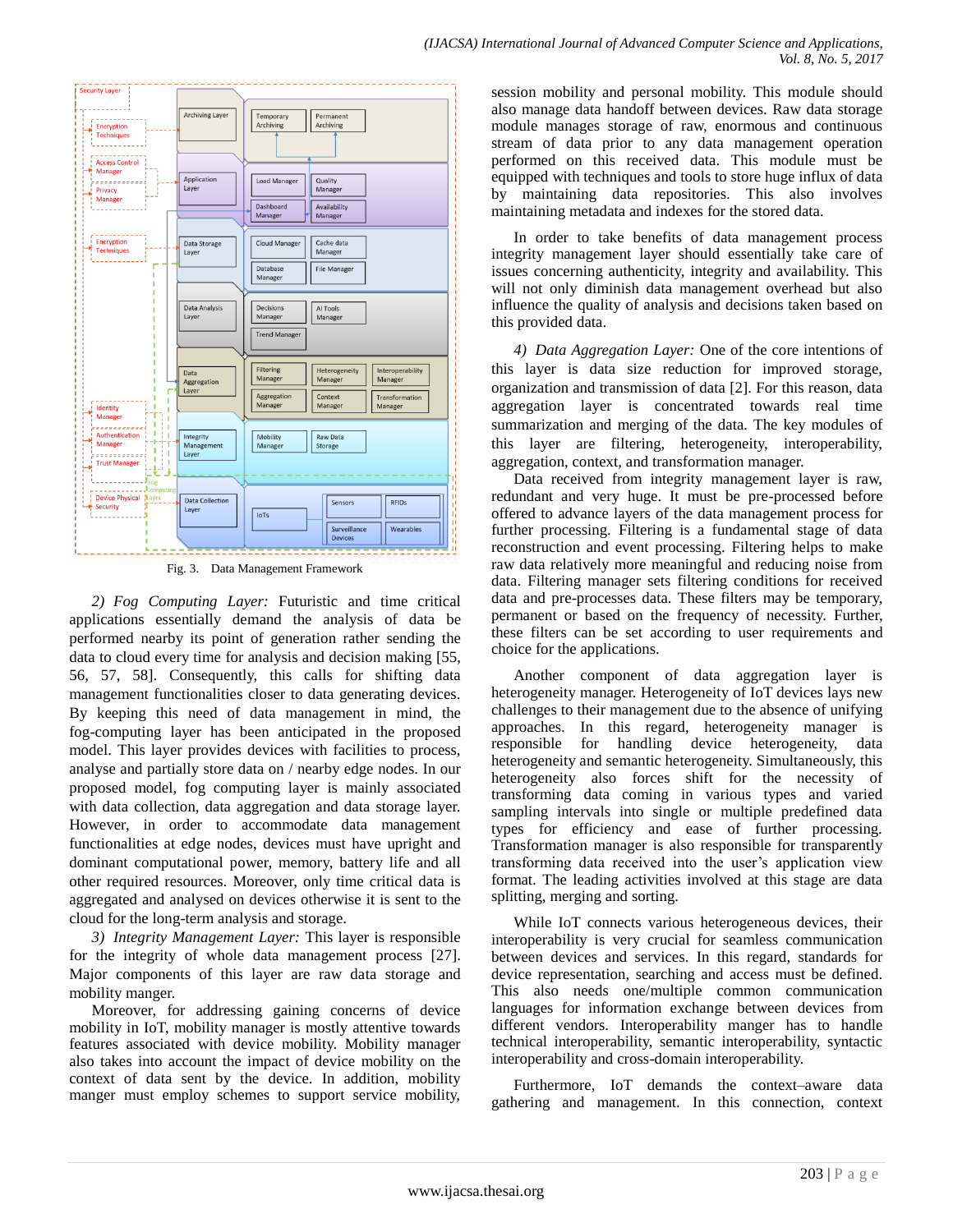manger looks for the most suited devices that could generate most relevant data for user application. Context manger maintains context information for device or group of devices gathering real time data for some specific context. In this way, context specification support of data can help developing new value added services for users. Consequently, contextual data can be delivered to the user very easily and effectively. This component also works for context representation and modelling. Context manager should also be able to identify new contexts drawn from previous data.

After performing above specified processes in data aggregation layer, aggregation manager further processes and aggregates data into the form appropriate for further analytics. Aiming at this purpose, a set of data aggregation tools for data validation, processing and aggregation in the specified format are utilised. Aggregation manager also chooses data that encounter specific principles and standards.

*5) Security Layer:* Retaining automated security in IoT still remains in the spotlight due to the significance of security needs. In our proposed framework, security layer guarantees security provision to all layers involved in data management process. In this way, the security layer is linked with all layers in the model and intended to meet security requirements at each individual layer. According to the functionality of different layers in the model, this layer provides respective security tools for securing that layer's operations. Main components of security layer are trust manager, authentication manager, identity manger, device physical security, encryption techniques, privacy manager and access control manager [50][53].

Integrity management layer is supported with security modules such as identity, authentication and trust manager. Validating data sources is one of the crucial tasks for IoT data management. In this regard, Identity manger will be responsible for the identification of the data sources. Every device involved is assigned an ID and Identity manager treats data conferring to its identity. Moreover, this identity information is interrelated with the authentication process incorporated by authentication manager whereas trust manager maintains trust level for all devices engendering data. This trust level of devices is based on their data correctness, completeness and timeliness. Trust manager periodically re-computes and updates trust levels of devices by taking into account their current data activity.

At the application layer, access control manager and privacy manger are employed for fulfilling security requirements at this layer. Privacy manger is mostly directed towards defining application privacy policies [50][53]. It also provides protection mechanisms to end users form exposure to privacy risks whereas access control manager works for controlled data access of devices and users. The main responsibilities involve data ownership, secure data sharing, distributed data access and data access permissions.

In order to provide security at data storage layer and archiving layer, various encryption techniques and tools are exploited. From the perspective of time, encryption mechanisms used in archiving layer can be computationally expensive because of non-time sensitivity. Whereas, in order to meet run time data retrieval and storage in IoT applications, encryption techniques at data storage layer should not be computationally expensive but at the same time these techniques should ensure data security at this layer.

*6) Data Analysis Layer:* This layer augments significance to the data gathered by analysing it to engender smart decisions and analysis [2][6]. This layer will also fulfill user requirements regarding on demand user analysis and run extraction tools for desired information. This would provide users with actionable information according to the situation for making timely effective decisions and collaborate with other users and applications. Further, this layer must provision analytical data support for all types of IoT environments such as off line, dynamic and real time environments.

Data analysis layer is divided into three modules, i.e. decision manager, trend manager and AI manager. The first module of data analysis layer is decision manager who is responsible for driving decisions from the current data received from lower layers. If a user has to make some decisions related to a problem area, this module will consider current and historical data relevant to this problem and generate some decisions which seem to be most appropriate for the problem. Furthermore, decision manager will periodically make some strategic decisions based on acquired data and share these decisions timely to respective organizations and users. This module will also comfort users in contextual decision making, resulting in quicker attainment of organizational objects. Moreover, decision manger can be helpful in applications such as stock exchange, agriculture, weather forecasting and real state whereas trend manager helps understanding current trends and user interests in different application areas. Trend manager can also find latest national and international trends related to youth, politics, sports and social interest. This also benefits finding data trends for the user that which type of data is more utilised by the user. This will facilitate organizations to understand user requirements and current interest better and create products according to this trend analysis. Additionally, this will improve market profit and competitive intelligence.

The artificial intelligence manger in data analysis layer plays a very fundamental role. AI manager employs machine learning, neural network and deep learning tools to analyse data.AI manger will providree IoT with the continuous learning of new analytical models and algorithms on available data. Further, AI manager works for creating automated intelligent systems to fulfill analysis and management requirements of IoT data. However, the correctness and speed of AI manager must be improved for IoT to perform according to real time IoT applications' needs.

*7) Data Storage Layer:* Due to continuous generation of huge amount of data in different varieties and quantities, the necessity for standardised and efficient mechanisms for data storage is more imperative than ever. Data storage layer is responsible for real time data storage as data is produced [6][33]. This layer also resolves data storage location problems by taking into account nature of data and application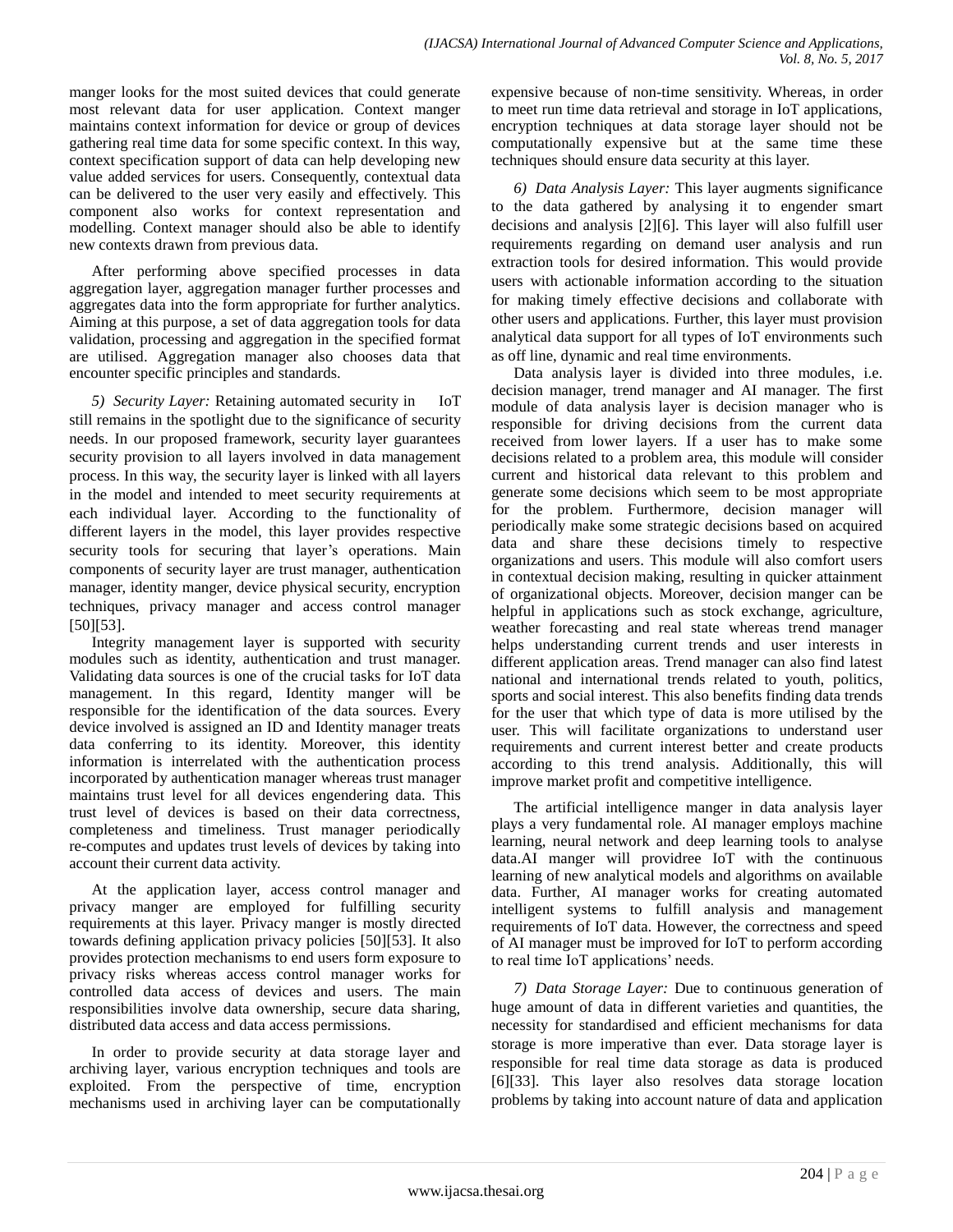requirements. Another aspect that needs consideration at this layer is data storage format for different types of data provided by lower layers. Furthermore, this layer also upholds indexing, catalogues and semantic metadata of stored data for timely retrieval. The major components of this layer are a cloud, cache, database, and file manager.

Cloud manager will look after data storage aspects regarding cloud storage. This storage can be used mostly by the organizations wishing to use cloud storage as a service besides managing their own storage infrastructure. This will provide flexibility and scalability of data storage to such organizations. For timely and fast provisioning of contents to IoT applications, the cache manager is directed towards cache organization and maintenance. For dissimilar types of data, the cache manager will be responsible for defining policies for caching heterogeneous data. These policies may be general, time-based and location-based. Cache manager will also classify cached data into a number of categories according to user's application requirements and maintain this information.

*8) Application Layer:* Application layer will be focused towards providing services to end users and governs data flow. Application layer also performs the duty of load balancing. Further, this layer is responsible for maintaining the quality of service in terms of data for the end user [6][9][15][17]. This layer also looks at the availability of data for application domains. The main modules of this layer are load, quality, dashboard, access control, and availability manager.

The support, manageability and continuous supply of high data traffic demand for load balancing mean to acquire data from sources. Load balancing manager plays very important role in scalability, reliability and enhanced performance of IoT data management lifecycle. This module will employ routing policies and algorithms for distributing data requests at sources such that data acquiring load is distributed across available sources. Furthermore, after a fixed or arbitrary interval this component will search for over-utilised and under-utilised resources for effective load distribution. Consequently, load balancing increases device life time and availability for energy constrained devices in IoT.

In order to accommodate consistent and continuous data generation process, availability of IoT devices is very imperative. Data availability makes possible smooth, timely and uninterrupted data management lifecycle. Availability manager looks for the availability of the devices and if some of the data sensing devices for a particular application are down, availability manger explores some other devices which can send data instead of unavailable sources. Availability manager not only enlists availability of devices but it also tries to increase their availability by taking into account their resources. These two modules of application layer can coordinate such that availability manager keeps track of available devices and their resources in terms of available computing power, memory and energy. Then, this information is shared with load balancing manager to distribute data load. Subsequently, this coordination results in reduced service delay, minimum down time and long term availability of data sources.

The quality of data is also critical for social and commercial impacts on different application domains of IoT. In this regard, IoT data should preserve properties such as completeness, correctness and quality of information. Quality manager practices tools and techniques to encounter data quality for applications. The quality manager selects quality metrics. Further, testing of devices, platforms and corresponding technologies is also performed by this module. In addition, dashboard manager helps users to manage their application dashboards to interact, monitor and visualise their preferred contents and services. It also facilitates users by providing real time custom dashboards of user's choice. In proposed framework, the dashboard may coordinate with data aggregation layer for on demand data aggregation for users.

*9) Archiving Layer:* Another important aspect of IoT data management is to archive such huge amount of data generated by the devices. Archiving layer will be responsible for managing growing archiving needs of IoT data with scalable infrastructure. This layer maintains indexes for effective and timely data search. This layer will employ mechanisms so that data is not overwritten and altered. Archiving layer is further divided into two modules, i.e. temporary archiving and permanent archiving.

Proposed framework caches most frequently accessed IoT data in data storage layer. However, data with relatively less access frequency will be archived provisionally by the temporary archiving module. This module will manage data for short term data retention. Further, this module will define and manage policies to select low priority and aging data from temporary archives so that it can be sent to the permanent archiving module. This also involves making decisions concerning preservation requirements for various types of available data. Whereas, the permanent archiving module is focused towards preserving the data for the indefinitely long time that is occasionally requested and remains unused in the day to day operations. This module employs redundancy and cryptographic techniques for security, durability and cost effectiveness. Furthermore, this module also controls access to these archived contents.

# V. CONCLUSIONS AND FUTURE DIRECTIONS

Growing technological evolution of computing devices, IoT has become a vital part of modern computing world especially for the large-scale computing infrastructures. Internet of Things has many applications in different areas. However, current solutions for the data management in IoTs addresses only the partial aspects of the cloud centric IoT environment with special focus on sensor networks, which is only a subset of the global IoT space. Although, mobile devices such as smart phones, surveillance devices and other smart handheld/wearable devices are generating data at much higher rate, but their data management concerns are still a point of concern. Solutions to manage and utilise the massive amount of data that is being generated by these objects are yet to mature. Industry wide global standards, unified communication protocols, highly enhanced security aspects and middleware problems are left for future work.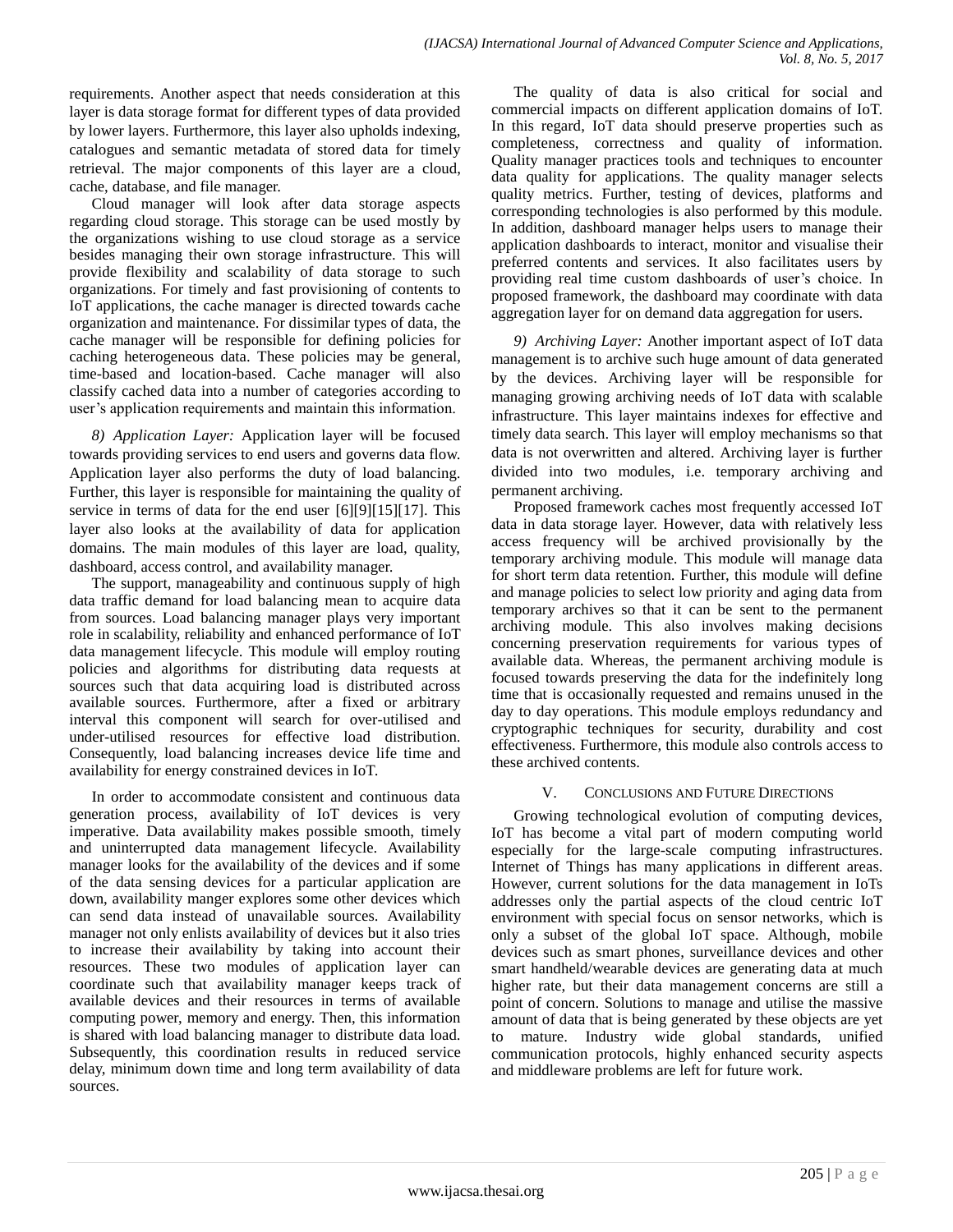#### **REFERENCES**

- [1] Gubbi, Jayavardhana, et al. "Internet of Things (IoT): A vision, architectural elements, and future directions." Future Generation Computer Systems 29.7 (2013): 1645-1660.
- [2] Mishra, Nilamadhab, Chung-Chih Lin, and Hsien-Tsung Chang. "A cognitive adopted framework for IoT big-data management and knowledge discovery prospective." International Journal of Distributed Sensor Networks 2015 (2015): 6.
- [3] Weber, Rolf H. "Internet of Things–New security and privacy challenges." Computer Law & Security Review 26.1 (2010): 23-30.
- [4] Elmaghraby, Adel S., and Michael M. Losavio. "Cyber security challenges in Smart Cities: Safety, security and privacy." Journal of advanced research 5.4 (2014): 491-497.
- [5] Miorandi, Daniele, et al. "Internet of things: Vision, applications and research challenges." Ad Hoc Networks 10.7 (2012): 1497-1516.
- [6] Fan, Tongrang, and Yanzhao Chen. "A scheme of data management in the Internet of Things." *2010 2nd IEEE InternationalConference on Network Infrastructure and Digital Content*. IEEE, 2010.
- [7] Da Xu, Li, Wu He, and Shancang Li. "Internet of things in industries: A survey." *IEEE Transactions on Industrial Informatics* 10.4 (2014): 2233-2243.
- [8] Kumar, J. Sathish, and Dhiren R. Patel. "A survey on internet of things: Security and privacy issues." International Journal of Computer Applications 90.11 (2014).
- [9] Tan, Lu, and Neng Wang. "Future internet: The internet of things." *2010 3rd International Conference on Advanced Computer Theory and Engineering (ICACTE)*. Vol. 5. IEEE, 2010.
- [10] Henze, Martin, et al. "User-driven privacy enforcement for cloud-based services in the internet of things." Future Internet of Things and Cloud (FiCloud), 2014 International Conference on. IEEE, 2014.
- [11] Bandyopadhyay, Debasis, and Jaydip Sen. "Internet of things: Applications and challenges in technology and standardization." *Wireless Personal Communications* 58.1 (2011): 49-69.
- [12] Kitchin, Rob. "The real-time city? Big data and smart urbanism." GeoJournal 79.1 (2014): 1-14.
- [13] Atzori, Luigi, Antonio Iera, and Giacomo Morabito. "The internet of things: A survey." *Computer networks* 54.15 (2010): 2787-2805.
- [14] Botta, Alessio, et al. "Integration of cloud computing and internet of things: a survey." *Future Generation Computer Systems* 56 (2016): 684-700.
- [15] Gaikwad, Pranay P., Jyotsna P. Gabhane, and Snehal S. Golait. "A survey based on smart homes system using Internet-of-things." *Computation of Power, Energy Information and Commuincation (ICCPEIC), 2015 International Conference on*. IEEE, 2015.
- [16] Bohli, Jens-Matthias, et al. "SMARTIE project: Secure IoT data management for smart cities." *Recent Advances in Internet of Things (RIoT), 2015 International Conference on*. IEEE, 2015.
- [17] Al-Fuqaha, Ala, et al. "Internet of things: A survey on enabling technologies, protocols, and applications." *IEEE Communications Surveys & Tutorials* 17.4 (2015): 2347-2376.
- [18] Jin, Jiong, et al. "An information framework for creating a smart city through internet of things." *IEEE Internet of Things Journal* 1.2 (2014): 112-121.
- [19] Fonseca, Jorge, Carlos Ferraz, and Kiev Gama. "A policy-based coordination architecture for distributed complex event processing in the internet of things: doctoral symposium." *Proceedings of the 10th ACM International Conference on Distributed and Event-based Systems*. ACM, 2016.
- [20] Khodadadi, Farzad, Rodrigo N. Calheiros, and Rajkumar Buyya. "A data-centric framework for development and deployment of internet of things applications in clouds." *Intelligent Sensors, Sensor Networks and Information Processing (ISSNIP), 2015 IEEE Tenth International Conference on*. IEEE, 2015.
- [21] Roman, Rodrigo, Jianying Zhou, and Javier Lopez. "On the features and challenges of security and privacy in distributed internet of things." Computer Networks 57.10 (2013): 2266-2279.
- [22] Sicari, Sabrina, et al. "Security, privacy and trust in Internet of Things: The road ahead." Computer Networks 76 (2015): 146-164.
- [23] Vasilomanolakis, Emmanouil, et al. "On the Security and Privacy of Internet of Things Architectures and Systems." 2015 International Workshop on Secure Internet of Things (SIoT). IEEE, 2015.
- [24] Abomhara, Mohamed, and Geir M. Køien. "Security and privacy in the Internet of Things: Current status and open issues." Privacy and Security in Mobile Systems (PRISMS), 2014 International Conference on. IEEE, 2014.
- [25] Chen, Chien-Ming, et al. "RCDA: recoverable concealed data aggregation for data integrity in wireless sensor networks." IEEE Transactions on parallel and distributed systems 23.4 (2012): 727-734.
- [26] Luo, Wenjun, and Guojing Bai. "Ensuring the data integrity in cloud data storage." 2011 IEEE International Conference on Cloud Computing and Intelligence Systems. IEEE, 2011.
- [27] Bowers, Kevin D., Ari Juels, and Alina Oprea. "HAIL: a high-availability and integrity layer for cloud storage." Proceedings of the 16th ACM conference on Computer and communications security. ACM, 2009.
- [28] Di Pietro, Roberto, and Luigi V. Mancini. "Security and privacy issues of handheld and wearable wireless devices." Communications of the ACM 46.9 (2003): 74-79.
- [29] Falk, Jennica, and Staffan Björk. "Privacy and information integrity in wearable computing and ubiquitous computing." CHI'00 extended abstracts on Human factors in computing systems. ACM, 2000.
- [30] [30] Frikken, Keith B., and Joseph A. Dougherty IV. "An efficient integrity-preserving scheme for hierarchical sensor aggregation." Proceedings of the first ACM conference on Wireless network security. ACM, 2008.
- [31] Chen, Fei, and Alex X. Liu. "Privacy-and integrity-preserving range queries in sensor networks." IEEE/ACM Transactions on Networking 20.6 (2012): 1774-1787.
- [32] Yang, Jiachen, et al. "Multimedia cloud transmission and storage system based on internet of things." Multimedia Tools and Applications (2015): 1-16.
- [33] Xu, Quanqing, et al. "A large-scale object-based active storage platform for data analytics in the internet of things." Advanced Multimedia and Ubiquitous Engineering. Springer Berlin Heidelberg, 2016. 405-413.
- [34] Kang, Jun, Siqing Yin, and Wenjun Meng. "An Intelligent Storage Management System Based on Cloud Computing and Internet of Things." Proceedings of International Conference on Computer Science and Information Technology. Springer India, 2014.
- [35] Fan, Tongrang, and Yanzhao Chen. "A scheme of data management in the Internet of Things." 2010 2nd IEEE InternationalConference on Network Infrastructure and Digital Content. IEEE, 2010.
- [36] Barnaghi, Payam, Amit Sheth, and Cory Henson. "From Data to Actionable Knowledge: Big Data Challenges in the Web of Things [Guest Editors' Introduction]." IEEE Intelligent Systems 28.6 (2013): 6-11.
- [37] Jara, Antonio J., et al. "Yoapy: A data aggregation and pre-processing module for enabling continuous healthcare monitoring in the internet of things." International Workshop on Ambient Assisted Living. Springer Berlin Heidelberg, 2012.
- [38] Korteweg, Peter, et al. "Data aggregation in sensor networks: Balancing communication and delay costs." International Colloquium on Structural Information and Communication Complexity. Springer Berlin Heidelberg, 2007.
- [39] Looga, Vilen. "Energy-awareness in large-scale internet of things networks." Proceedings of the 2014 workshop on PhD forum. ACM, 2014.
- [40] Jammes, Francois. "Internet of Things in Energy Efficiency: The Internet of Things (Ubiquity symposium)." Ubiquity 2016.February (2016): 2.
- [41] Chatzigiannakis, Ioannis, Dimitrios Amaxilatis, and Spyros Livathinos. "A collective awareness platform for energy efficient smart buildings." Proceedings of the 19th Panhellenic Conference on Informatics. ACM, 2015.